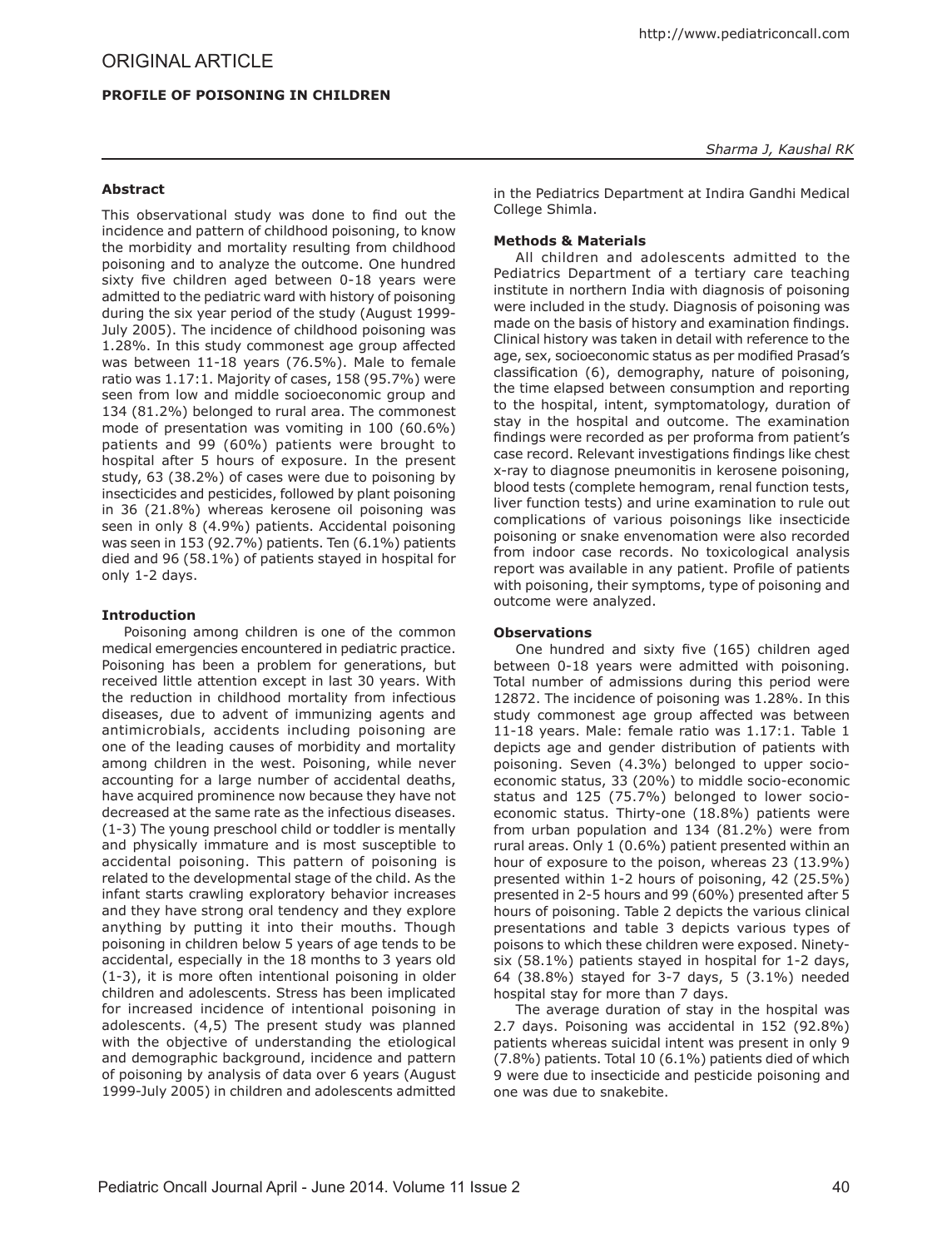| Age in years | Males $(% )$ | Females (%) | Total $(% )$ |
|--------------|--------------|-------------|--------------|
| $\leq 1$     | 0            | 1(0.6)      | 1(0.6)       |
| $1 - 5$      | 43(26.1)     | 23(13.9)    | 66 (40)      |
| $6 - 10$     | 11(6.7)      | 11(6.7)     | 22(13.4)     |
| $11 - 18$    | 35(21.2)     | 41 (24.8)   | 76 (46)      |
| Total        | 89 (54)      | 76 (46)     | 165 (100)    |

# **Table 1: Age and Sex Distribution of patients with poisoning**

#### **Table 2: Common Modes of Presentation**

| <b>Symptoms</b>                          | Number of cases (%) |  |
|------------------------------------------|---------------------|--|
| Vomiting                                 | 100 (69.6)          |  |
| Altered sensorium and<br>unconsciousness | 59 (35.8)           |  |
| Convulsions                              | 13 (7.9)            |  |
| Diarrhea                                 | 12 (7.3)            |  |
| Urinary incontinence                     | 10(6.1)             |  |
| Drooling of saliva                       | 10(6.1)             |  |
| Asymptomatic                             | 7(4.3)              |  |
| Pain and swelling at bite<br>site        | 7(4.3)              |  |
| Odor of poison                           | 5(3)                |  |
| Restlessness/agitation                   | 5(3)                |  |
| Fever                                    | 5(3)                |  |
| Hematuria                                | 5(3)                |  |
| Hematemesis                              | 3(1.8)              |  |
| Respiratory distress                     | 3(1.8)              |  |
| Red hot skin                             | 2(1.2)              |  |
| Headache                                 | 1(0.6)              |  |
| Blurring of vision                       | 1(0.6)              |  |
| Anuria                                   | 1(0.6)              |  |
| Redness of face and<br>eyes              | 1(0.6)              |  |

### **Discussion**

Childhood poisoning is a global problem. The spectrum of poisoning varies considerably from place to place, depending upon age, sex, socioeconomic status and demography. (7-10) The incidence of poisoning in the present study was 1.28%, which is similar to that reported by of Barat et al (1.1%), Khadgawat et al (1.1%) Agarwal et al (1.8%) and Sitaraman et al (1.9%). (8,11-13) Maximum numbers of cases of poisoning were in 11-18 years age group in our study.

### **Table 3: Types of Poisoning**

| <b>Types of poisoning</b>        | Number of<br>cases $(%$ |
|----------------------------------|-------------------------|
| Insecticide and pesticides       | 63 (38.2)               |
| Plant poisoning                  | 36 (21.8)               |
| Snake bite                       | 19 (11.5)               |
| Drug and medications             | 18(11)                  |
| Hydrocarbon (including Kerosene) | 8(4.9)                  |
| Miscellaneous                    | 7(4.2)                  |
| Corrosives                       | 5(3)                    |
| Food poisoning                   | 4(2.4)                  |
| Alcoholic intoxication           | 3(1.8)                  |
| Bee sting                        | 2(1.2)                  |
| Total                            | 165                     |

Sharma et al (14), Singhal et al (15), and Buch et al (16) studied children up to 12 years and Kumar et al (10) up to 14 years, whereas Singh et al (17) studied children up to 15 years. Hence this finding in the present study can not be compared with the data available, however Singh et al (9) have observed the maximum incidence of childhood poisoning occurred above 5 years of age (40.9%). Our study had a male preponderance, which is similar to studies of Khadgawat et al (8), Niyaj et al (16) and Ganga et al (18), who have reported the ratio of 1.6:1, 1.25:1, and 1.7:1 respectively. The childhood poisoning is more common in boys, because they are more active, exploratory, inquisitive, curious and adventurous by nature.

Majority of cases in our study were seen from low and middle socioeconomic status. Tak et al (19) reported that 100% of cases were from this group. Singh et al (12) reported that 98.6% of cases were from low socioeconomic status group. Barat et al (11) observed that 98% of childhood poisoning cases were from poor socioeconomic status group. Singh et al (9) reported that easy availability of some formulations in unacceptable concentration in the local market and lack of education among parents are the reason for higher incidence of childhood poisoning in this socio-economic